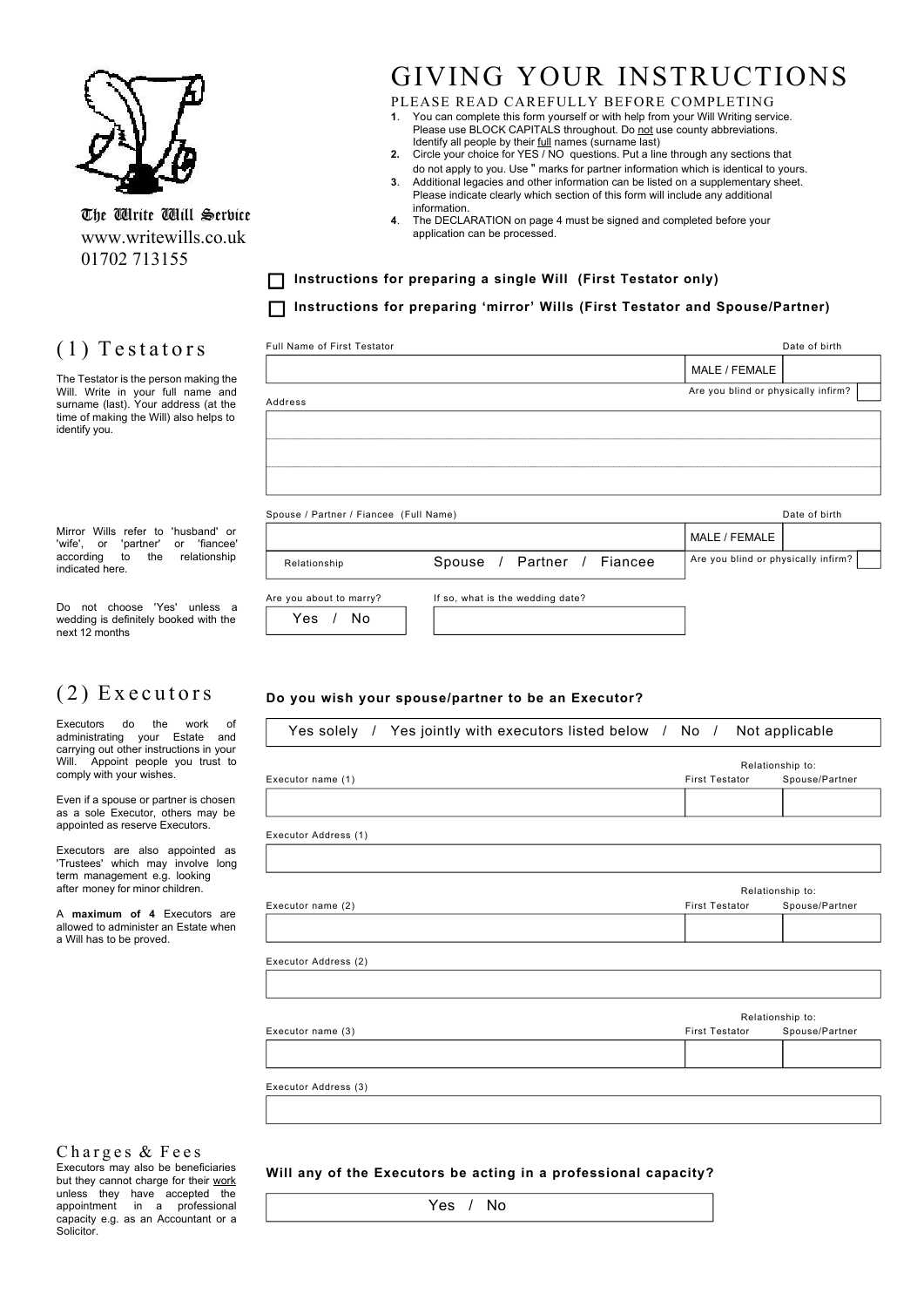## (3) Guardians

Appoint people who will look after minor children (under 18) after the death of both partners. Choose people who will be acceptable to both sides of the family.

| <b>First Testator</b> | Spouse/Partner   |
|-----------------------|------------------|
|                       |                  |
|                       |                  |
|                       |                  |
|                       |                  |
|                       |                  |
|                       | Relationship to: |
| <b>First Testator</b> | Spouse/Partner   |
|                       |                  |
|                       |                  |
|                       |                  |

## $(4)$  Legacies

#### (a) Specific items

Identify items as carefully as possible e.g. 'My 1972 gold Rolex watch'. If you wish to give a general pos-session which may be regularly changed, write something like 'Any motor car owned by me at the time of my death'

Tick the boxes if you want the legacy to be given only if your spouse or partner has died before you.

| Recipient (1)   |                                  | Recipient (1)   |                                  |
|-----------------|----------------------------------|-----------------|----------------------------------|
| Relationship    |                                  | Relationship    |                                  |
| Details of gift |                                  | Details of gift |                                  |
|                 |                                  |                 |                                  |
|                 |                                  |                 |                                  |
|                 | Give only after<br>second death? |                 | Give only after<br>second death? |
| Recipient (2)   |                                  | Recipient (2)   |                                  |
| Relationship    |                                  | Relationship    |                                  |
| Details of gift |                                  | Details of gift |                                  |
|                 |                                  |                 |                                  |
|                 | Give only after<br>second death? |                 | Give only after<br>second death? |

#### From First Testator

#### From Spouse/Partner

| Recipient (1)   |                                    | Recipient (1)   |                                  |
|-----------------|------------------------------------|-----------------|----------------------------------|
| Relationship    |                                    | Relationship    |                                  |
| Details of gift |                                    | Details of gift |                                  |
|                 |                                    |                 |                                  |
|                 |                                    |                 |                                  |
|                 | Give only after<br>second death?   |                 | Give only after<br>second death? |
| Recipient (2)   |                                    | Recipient (2)   |                                  |
| Relationship    |                                    | Relationship    |                                  |
| Details of gift |                                    | Details of gift |                                  |
|                 |                                    |                 |                                  |
|                 | Give only after [<br>second death? |                 | Give only after<br>second death? |

### (c) Goods/Chattels

Personal possessions (house contents etc.) given separately from the Residue

From First Testator

#### From Spouse/Partner

Relationship to:

### (b) Gifts of Money

These gifts are usually paid free of tax calculations i.e. Inheritance Tax is paid from the Residuary Estate and the recipient is paid the whole amount shown.

Use this section to gift the contents of bank accounts, stocks, shares or any part of your estate that may be subject to tax calculations. Give details of account and certificate numbers.

Tick the boxes if you want the legacy to be given only if your spouse or partner has died before you.

Recipient(s) of Goods & Chattels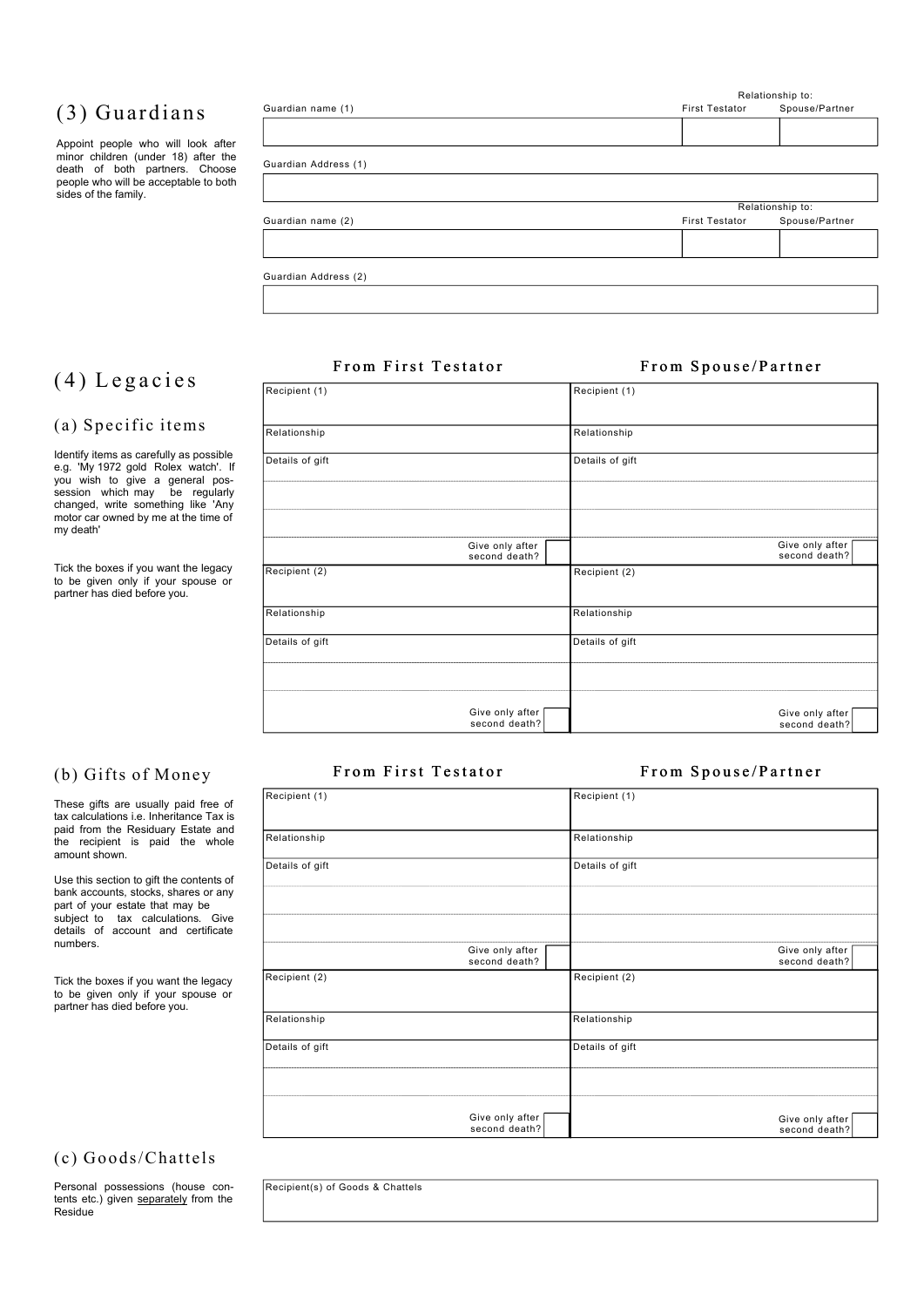### (5) Residue Main Beneficiaries

The 'Residue' is everything left in your Estate after debts and any legacies have been paid.

You can leave everything to your spouse or partner but if they do not survive you by 30 days your Estate can pass to your children (or grand- children) or to other named beneficiaries.

A standard family Will often only requires 'Yes' to be circled in the first two choices on this page.

If you have a young family leave the 'Child name' boxes **blank** - this will allow for further children being born without having to amend your Will. If the children in your family have come from more than one partnership it is best to name them (with relationships like 'step-son') to indicate exactly who is to be included. Write full names of children and their present surnames.

If you are single, do not have children or wish your Estate to pass other friends/relations, ignore the Children section and use the Named Beneficiary section instead. The share they are to receive can be written as a percentage (e.g. 35%) or as a fraction (e.g. ¼ ). If the Share box is left blank, they will receive equal shares of your Estate. Charities may be named in this section.

In case all your previous beneficiaries fail to survive you, Reserve Beneficiaries can be named. Charities may be named as well as people in this section.

### **Residue of Estate to pass firstly to Spouse/Partner**

| Yes / No / Not applicable                                                             |       |                              |                  |                 |
|---------------------------------------------------------------------------------------|-------|------------------------------|------------------|-----------------|
| And/Or then to pass onto Children and Grandchildren<br>(including those not yet born) |       |                              |                  |                 |
| Yes (children may be listed)                                                          |       |                              |                  |                 |
| No - Estate to pass to named beneficiaries                                            |       |                              |                  |                 |
| No further beneficiaries                                                              |       |                              |                  |                 |
| Turn to section 6.                                                                    |       |                              |                  |                 |
| Children as beneficiaries<br>Child name(1)                                            |       | Relationship to:<br>Testator | Spouse           |                 |
|                                                                                       |       |                              |                  |                 |
| Child name(2)                                                                         |       | Testator                     | Spouse           |                 |
| Child name(3)                                                                         |       | Testator                     | Spouse           |                 |
| Child name(4)                                                                         |       | Testator                     | Spouse           |                 |
|                                                                                       |       |                              |                  |                 |
| Yes / No<br>the age of 18 years?<br><b>Named beneficiaries</b>                        |       |                              |                  |                 |
| Beneficiary name(1)                                                                   | SHARE |                              | Relationship to: | Testator Spouse |
|                                                                                       |       |                              |                  |                 |
| Beneficiary name(2)                                                                   | SHARE |                              | Testator         | Spouse          |
| Beneficiary name(3)                                                                   | SHARE |                              | Testator         | Spouse          |
| Beneficiary name(4)                                                                   | SHARE |                              | Testator         | Spouse          |
| Reserve beneficiaries if distributions above fail entirely                            |       |                              |                  |                 |
| Reserve Beneficiary name(1)                                                           | SHARE | Testator                     | Relationship to: | Spouse          |
|                                                                                       |       |                              |                  |                 |
| Reserve Beneficiary name(2)                                                           | SHARE | Testator                     |                  | Spouse          |
|                                                                                       |       |                              |                  |                 |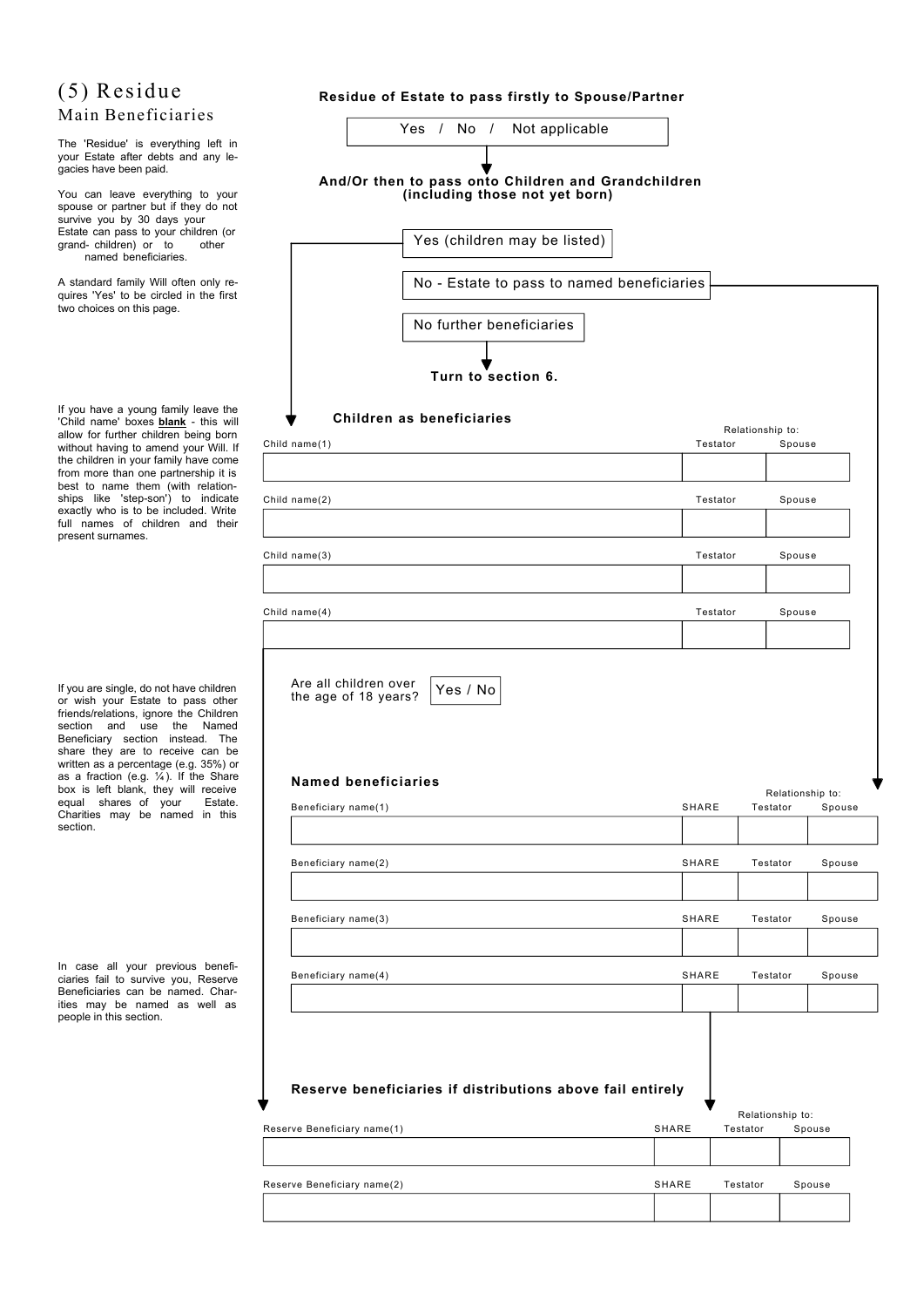## $(6)$  Other Information

#### Exclusions

Name people who may claim they have been excluded as an oversight. Indicate if exclusion is mutually agreed.

#### **Business**

Sole traders and partnerships which may be continued by beneficiaries. Shares in a Limited Company should be given as legacies.

#### Medical Donation

| An expression of a wish to rein- |  |                                  |  |  |  |  |  |  |
|----------------------------------|--|----------------------------------|--|--|--|--|--|--|
|                                  |  | force the intentions declared by |  |  |  |  |  |  |
| carrying a Donor Card.           |  |                                  |  |  |  |  |  |  |

Funeral Requests Requests can be recorded in your Will but friends, relations and executors should also be informed separately.

#### Date of Signing Can remain blank. This will be

used for written records after completion.

### (7) Trustee Powers

Your Executors (who also act as Trustees) need to be given additional powers to carry out your instructions as<br>vou would wish. Standard you would wish.

 Trustee Powers are included in all Wills unless alternatives are specifically requested. Stated powers that do not apply to your estate at present can be included as safeguards to allow for a future change

#### **Have you deliberately excluded anyone who may have a possible claim on y our estate?**

| First Testator                                                                                                      | Spouse / Partner |
|---------------------------------------------------------------------------------------------------------------------|------------------|
|                                                                                                                     |                  |
| and the contract of the contract of the contract of the contract of the contract of the contract of the contract of |                  |
|                                                                                                                     |                  |
|                                                                                                                     |                  |

#### **Do you have any business interests which may form part of your estate?**

| First Testator | Spouse / Partner |
|----------------|------------------|
|                |                  |

#### **Do you wish your organs to be used for transplant purposes?**

| First Testator | Spouse / Partner |
|----------------|------------------|
| Yes / No       | Yes<br>/ No      |

#### **Do you wish to specify funeral arrangements?**

| First Testator     | Spouse / Partner |          |  |                                                           |                    |            |          |  |           |
|--------------------|------------------|----------|--|-----------------------------------------------------------|--------------------|------------|----------|--|-----------|
| None               | $\prime$         | Burial / |  | Cremation                                                 | None               | $\sqrt{2}$ | Burial / |  | Cremation |
|                    |                  |          |  |                                                           |                    |            |          |  |           |
| Church/Crematorium |                  |          |  |                                                           | Church/Crematorium |            |          |  |           |
| Village/Town       |                  |          |  |                                                           | Village/Town       |            |          |  |           |
| Parish/County      |                  |          |  |                                                           | Parish/County      |            |          |  |           |
|                    |                  |          |  | Funeral expenses paid by relatives<br>or prepayment plan? |                    |            |          |  |           |
|                    |                  |          |  | Date of signing Will                                      |                    |            |          |  |           |

#### **Executors and Trustees have power to:**

 $\Box$  Invest money appropriately  $\Box$  Advance money to minor children  $\Box$  Pay fees to professionals  $\Box$  Substitute gifts by agreement with beneficiaries  $\Box$  Treat all income to the estate as being earned after death  $\Box$  Insure property in the normal way  $\Box$  Have funds not taxed disadvantageously as trusts  $\Box$  Pass the estate to the next beneficiary if any do not survive the testator by 30 days

### Declaration to be signed by  $Testator(s)$

I/We confirm that I/we am/are over the the age of 18 years and am/are of sound mind. The information given on t his form is complete and correct and is to be used as the basis for preparing my/our Last Will and Testament. In addition to appoi ntments, legacies and distribution of residue I/we agree to my/our Execu tors and Trustees having normal powers to aid the administration of my/our Estate(s). I/We know of no other Trusts or constraints which would prevent my/our Estate(s) being distributed as I/we have requested.

| Dated: | 1st Signature                      |   | 2nd Signature |  |
|--------|------------------------------------|---|---------------|--|
|        | Payment by: $\Box$ Cheque £ ______ | ப |               |  |
|        |                                    |   |               |  |
|        |                                    |   |               |  |

**This form is designed to record data for entry in** *Legacy Document System* **© 1997-2002 HSC Limited**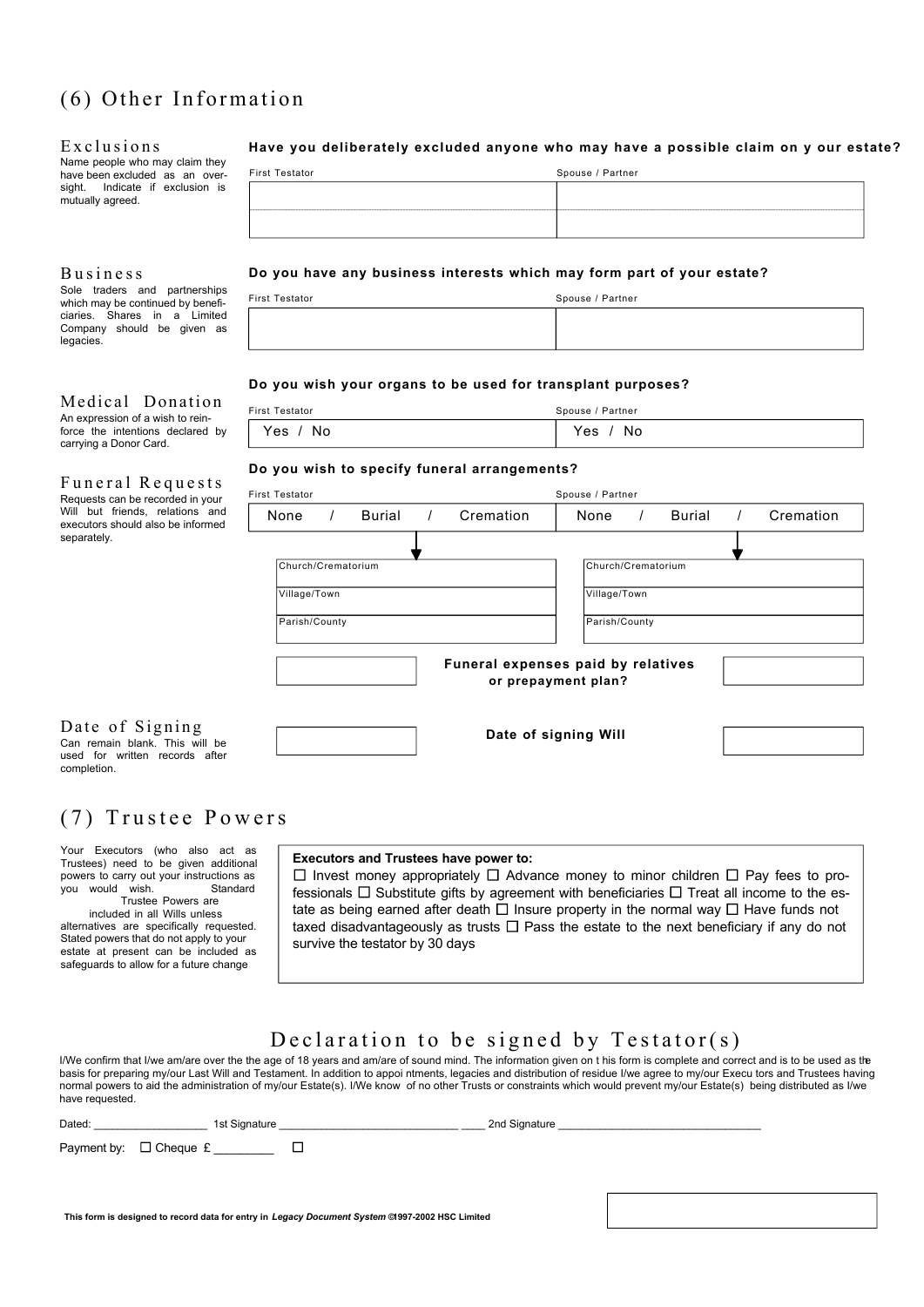# Additional Information — Section (4) Legacies

## L e g a c i e s

Legacies are specific items or sums of money given SEPARATELY from the main distribution of the Residue.

Use this form only if there is insufficient space for legacies on the main form

For **Specific Items**, identify as carefully as possible e.g. 'My 1972 gold Rolex watch'. If you wish to give a general possession which may be regularly changed, write something like 'Any motor car owned by me at the time of my death'

**Gifts of Money** are usually paid free of tax calculations i.e. Inheritance Tax is paid from the Residuary Estate and the recipient is paid the whole amount shown

You can also gift the contents of bank accounts, stocks, shares or any part of your estate that may be subject to tax calculations. Give details of account and certificate numbers.

| Recipient (1)   |                                  | Recipient (1)   |                                  |
|-----------------|----------------------------------|-----------------|----------------------------------|
| Relationship    |                                  | Relationship    |                                  |
| Details of gift |                                  | Details of gift |                                  |
|                 |                                  |                 |                                  |
|                 |                                  |                 |                                  |
|                 | Give only after<br>second death? |                 | Give only after<br>second death? |
| Recipient (2)   |                                  | Recipient (2)   |                                  |
| Relationship    |                                  | Relationship    |                                  |
| Details of gift |                                  | Details of gift |                                  |
|                 |                                  |                 |                                  |
|                 | Give only after<br>second death? |                 | Give only after<br>second death? |

From First Testator From Spouse/Partner

| Recipient (1)   |                                  | Recipient (1)   |                                  |
|-----------------|----------------------------------|-----------------|----------------------------------|
| Relationship    |                                  | Relationship    |                                  |
| Details of gift |                                  | Details of gift |                                  |
|                 |                                  |                 |                                  |
|                 | Give only after<br>second death? |                 | Give only after<br>second death? |
| Recipient (2)   |                                  | Recipient (2)   |                                  |
| Relationship    |                                  | Relationship    |                                  |
| Details of gift |                                  | Details of gift |                                  |
|                 |                                  |                 |                                  |
|                 | Give only after<br>second death? |                 | Give only after<br>second death? |

| Recipient (1)   |                                  | Recipient (1)   |                                  |
|-----------------|----------------------------------|-----------------|----------------------------------|
|                 |                                  |                 |                                  |
| Relationship    |                                  | Relationship    |                                  |
| Details of gift |                                  | Details of gift |                                  |
|                 |                                  |                 |                                  |
|                 |                                  |                 |                                  |
|                 | Give only after<br>second death? |                 | Give only after<br>second death? |
| Recipient (2)   |                                  | Recipient (2)   |                                  |
| Relationship    |                                  | Relationship    |                                  |
| Details of gift |                                  | Details of gift |                                  |
|                 |                                  |                 |                                  |
|                 | Give only after<br>second death? |                 | Give only after<br>second death? |

Tick the boxes if you want the legacy to be given only if your spouse or partner has died before you.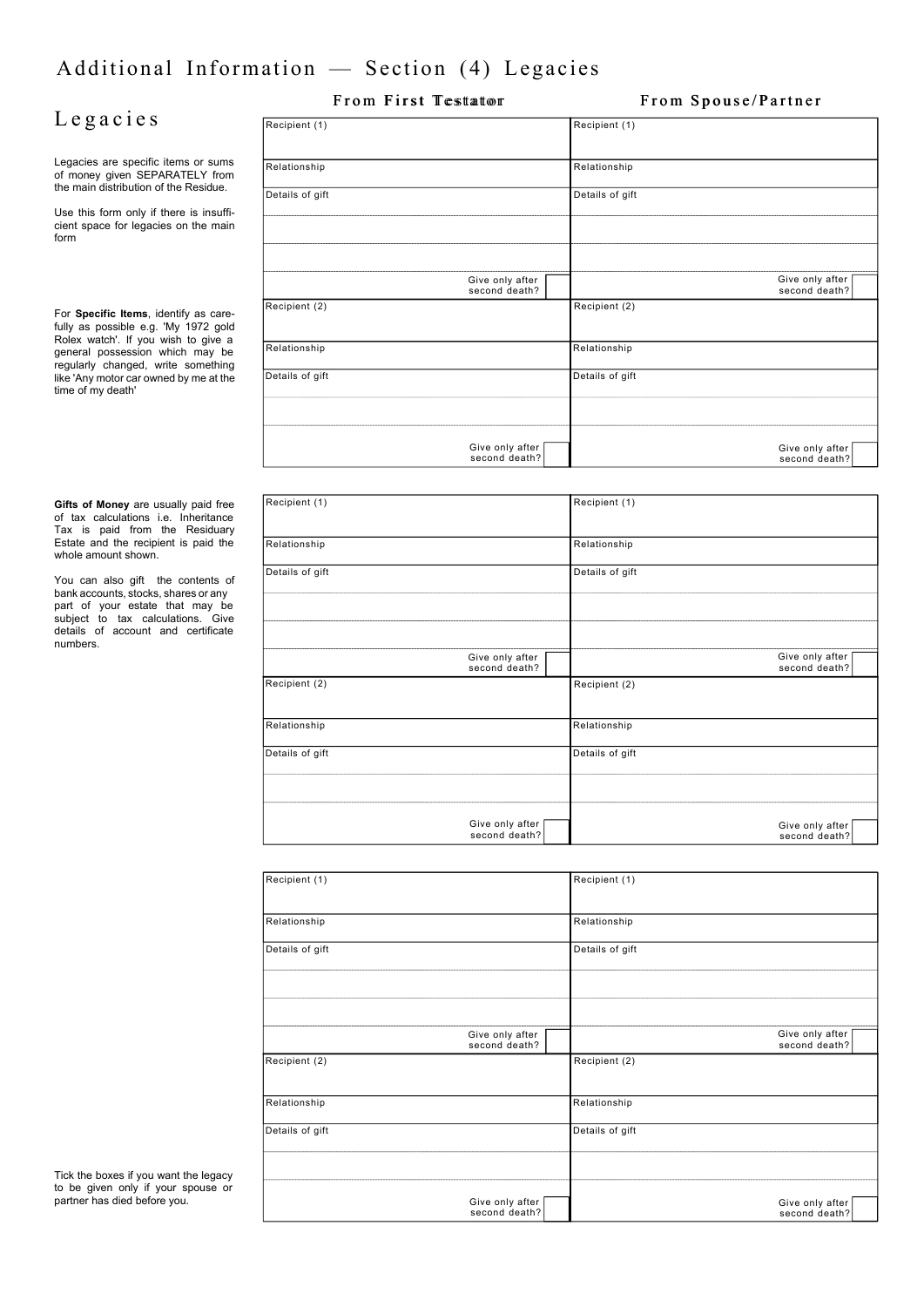## Additional Information — Section (5) Residue — Main Beneficiaries

| Children as beneficiaries |  |  |  |
|---------------------------|--|--|--|
|---------------------------|--|--|--|

**Extra Named Children** — continued from Section 5 of the main form.

|                                                           |          | Relationship to: |
|-----------------------------------------------------------|----------|------------------|
| Child name(5)                                             | Testator | Spouse           |
|                                                           |          |                  |
| Child name(6)                                             | Testator | Spouse           |
|                                                           |          |                  |
| Child name(7)                                             | Testator | Spouse           |
|                                                           |          |                  |
| Child name(8)                                             | Testator | Spouse           |
|                                                           |          |                  |
| Are all children over<br>Yes / No<br>the age of 18 years? |          |                  |

**Extra Named Beneficiaries**  continued from Section 5 of the main form.

**Extra Reserve Beneficiaries**  continued from Section 5 of the main form.

#### **Named beneficiaries**

|       |          | Relationship to: |  |  |
|-------|----------|------------------|--|--|
| SHARE | Testator | Spouse           |  |  |
|       |          |                  |  |  |
| SHARE | Testator | Spouse           |  |  |
|       |          |                  |  |  |
| SHARE | Testator | Spouse           |  |  |
|       |          |                  |  |  |
| SHARE | Testator | Spouse           |  |  |
|       |          |                  |  |  |
|       |          |                  |  |  |

#### **Reserve beneficiaries**

|                             |       | Relationship to: |        |
|-----------------------------|-------|------------------|--------|
| Reserve Beneficiary name(3) | SHARE | Testator         | Spouse |
|                             |       |                  |        |
| Reserve Beneficiary name(4) | SHARE | Testator         | Spouse |
|                             |       |                  |        |
| Reserve Beneficiary name(5) | SHARE | Testator         | Spouse |
|                             |       |                  |        |

#### **Other Information**